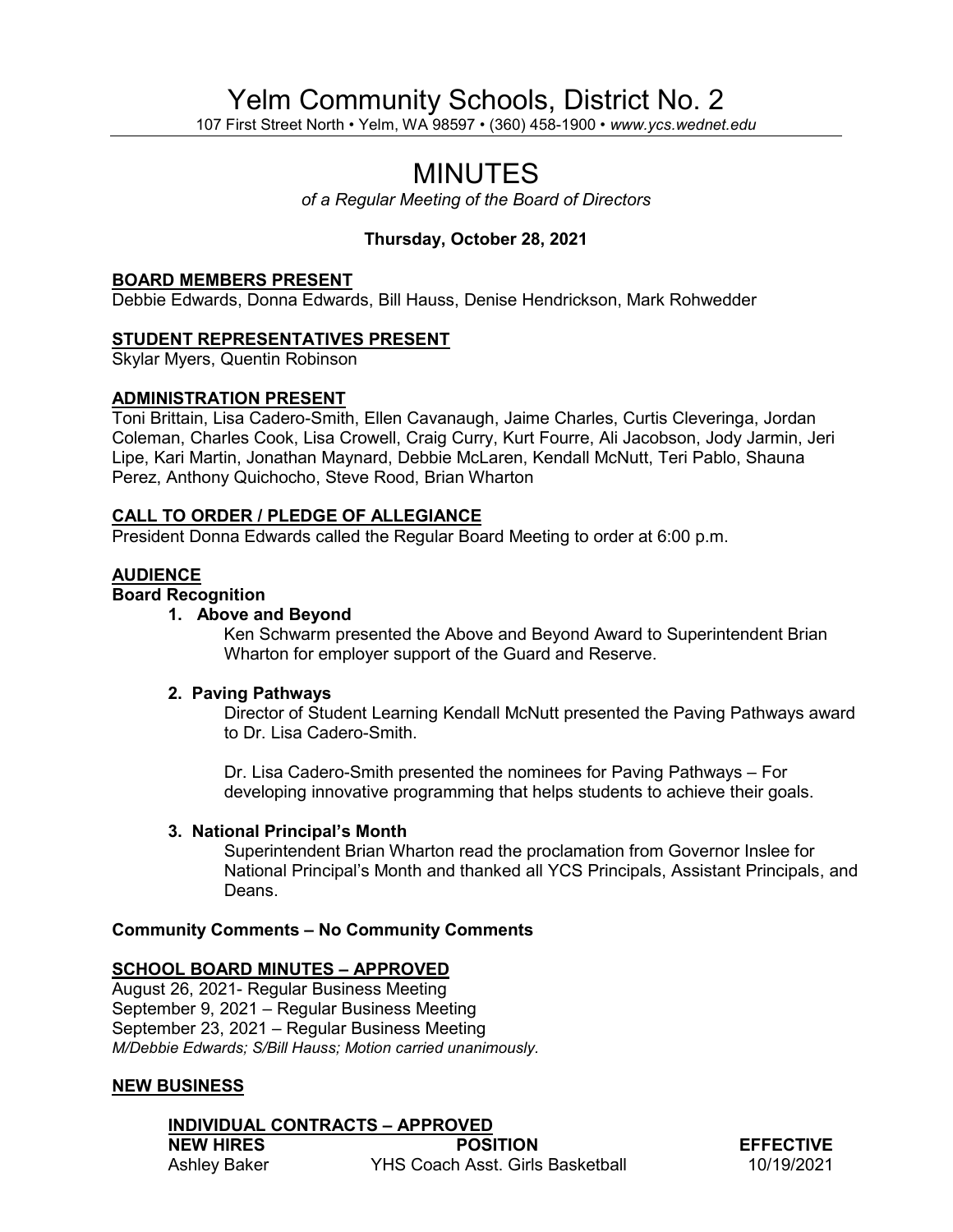| Kelli Hansen           | <b>OSS Office Professional I</b>        | 10/28/2021 |
|------------------------|-----------------------------------------|------------|
| Haylee Hawks           | <b>YHS Coach Asst. Girls Basketball</b> | 10/22/2021 |
| <b>Rachel Husted</b>   | <b>OSS/MP Para IA Preschool</b>         | 10/25/2021 |
| Harmony Lynch          | OSS/FS Para IA LAP                      | 10/19/2021 |
| <b>RhondaLee Maher</b> | OSS/YHS Para IA LRC                     | 10/26/2021 |
| Karli Mitchell         | <b>YHS Coach Asst. Girls Basketball</b> | 10/22/2021 |
| <b>Claudia Quaites</b> | <b>OSS/FS Para IA Preschool</b>         | 10/19/2021 |
| Del Sandberg           | YHS Coach Asst. Boys Basketball         | 10/27/2021 |
| Kyle Smith             | YHS Coach Asst. Boys Basketball         | 10/27/2021 |

## **LEAVE OF ABSENCE**

No Report

## **RESIGNATIONS/RETIREMENTS/TERMINATIONS**

| Cory Beggerly          | <b>Facilities/LK Custodian</b>        | 10/8/2021 Resignation  |
|------------------------|---------------------------------------|------------------------|
| Jessica Buckingham     | <b>OSS Behavior Support Assistant</b> | 10/8/2021 Resignation  |
| Sahja Cove             | <b>YHS Counselor</b>                  | 12/17/2021 Resignation |
| <b>Rochelle Harris</b> | OSS/FS Para IA LAP                    | 9/30/2021 Resignation  |
| Davis Orr              | <b>Facilities/LK Lead Custodian</b>   | 10/8/2021 Resignation  |
|                        |                                       |                        |

## **STAFFING CHANGES**

Shelly Conway From Custodian FS to Lead Custodian MK 10/20/2021

## **STIPENDS/SUPPLEMENTAL CONTRACTS**

\$17,900.00 *M/Mark Rohwedder; S/Debbie Edwards; Motion carried unanimously.*

## **ACCEPTANCE OF GIFTS - APPROVED**

| Donor | Item/Purpose                                                                 | Amount |
|-------|------------------------------------------------------------------------------|--------|
|       | TwinStar Credit Union, New Staff Orientation Breakfast Sponsorship \$ 900.00 |        |
|       |                                                                              |        |
|       |                                                                              |        |
|       |                                                                              |        |
|       |                                                                              |        |
|       | M/Bill Hauss; S/Mark Rohwedder; Motion carried unanimously.                  |        |

## **CTE PERKINS GRANT AND COMPREHENSIVE LOCAL NEEDS ASSESSMENT - APPROVED**

*M/Mark Rohwedder; S/Bill Hauss; Motion carried unanimously.*

## **RIDGELINE MIDDLE SCHOOL ASB CONSTITUTION - APPROVED**

*M/Debbie Edwards; S/Bill Hauss; Motion carried unanimously.*

## **VOUCHERS AND PAYROLL - APPROVED**

| A. General Fund          | #70142987 - 70143212   | \$2,319,452.74 |
|--------------------------|------------------------|----------------|
| B. ASB Fund              | #70408646 - 70408669   | \$45,733.93    |
| C. Capital Projects Fund | #70501216 - 70501243   | \$4,695,748.69 |
| D. ACH                   | #212200002 - 212200004 | \$3,436.00     |
| E. September Payroll     |                        | \$6,403,503.94 |

*M/Bill Hauss; S/Debbie Edwards; Motion carried unanimously.*

## **FINANCIAL REPORTS**

Chief of Finance and Operations Toni Brittain commented that year-end reports are almost complete.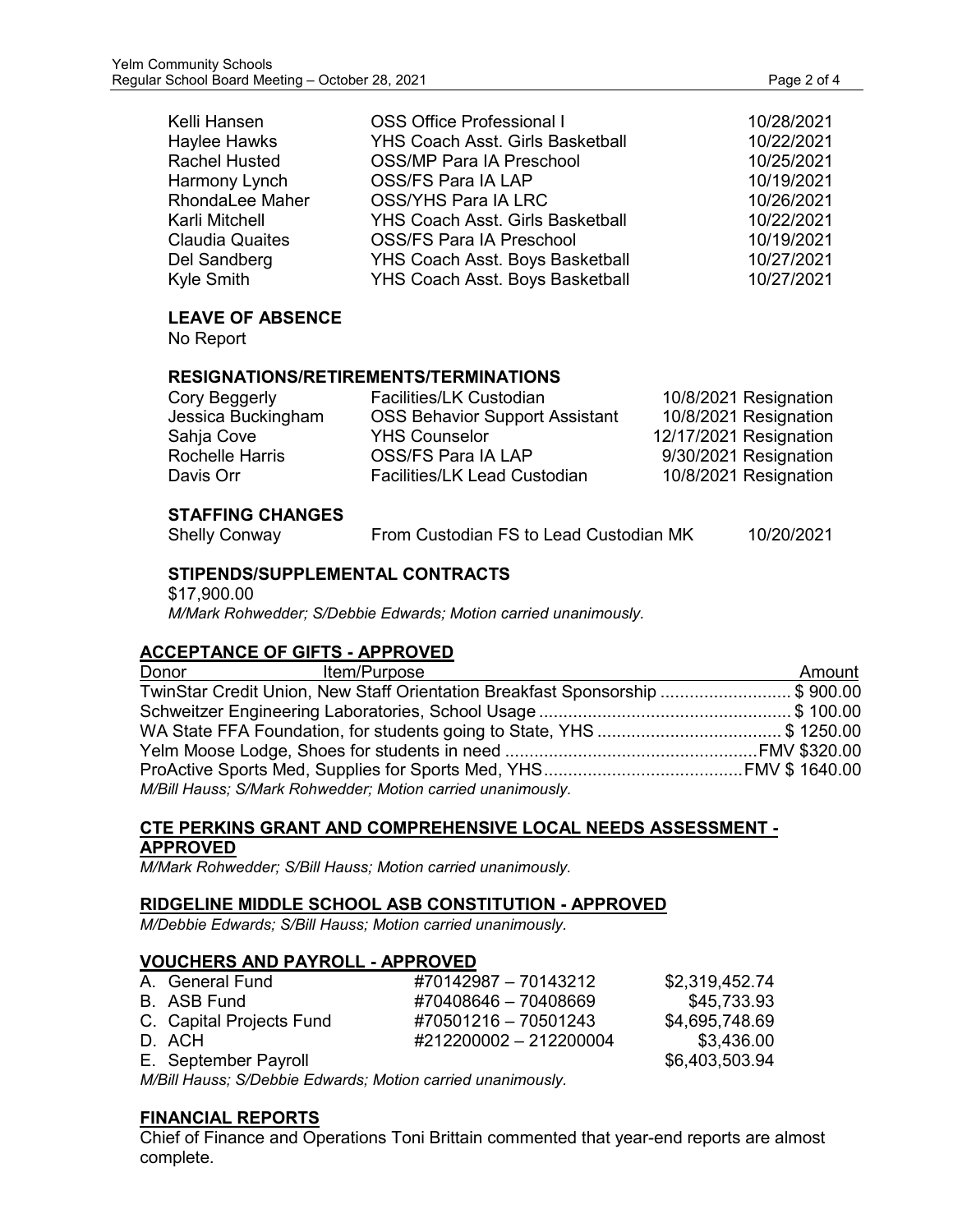## **GRADUATE YELM! UPDATE**

Director of Communications Teri Pablo and Community Relations Coordinator Drew Kollar presented the Portrait of a Graduate work and announced two new partners.

## **YELM MIDDLE SCHOOL/SOUTHWORTH/SSI CONSTRUCTION UPDATE**

Project Manager Kacey Wyatt presented an update on construction projects.

## **REOPENING PLAN UPDATE**

Superintendent Brian Wharton and Communications Director Teri Pablo presented the latest COVID guidance and test to stay procedures.

## **LEARNING RECOVERY PLAN**

Superintendent Brian Wharton and Chief of Finance and Operations Toni Brittain presented an update on ESSER allocations, expenditures and a summary of each buildings ESSER funded staff.

## **STUDENT ENROLLMENT REPORT**

| Oct 2021  | 5390 HC | 5369.67 FTE (-214.62 < 5584.29 budget)   |
|-----------|---------|------------------------------------------|
| Sept 2021 | 5231 HC | 5156.28 FTE (-298.01 < 5454.29 budget)   |
| Oct 2020  | 5367 HC | 5353.69 FTE $(-277.67 < 5631.36$ budget) |
|           |         | 60 Developmental Preschool               |

## **FACILITIES REPORT – APPROVED**

| <b>Public Works:</b> |                                                  |                                                      |
|----------------------|--------------------------------------------------|------------------------------------------------------|
| Project #            | Amount                                           | Vendor/Reason                                        |
| 14.20                | \$21,925.45                                      | Replaced Recalled Sprinkler Heads / Evergreen Fire   |
|                      |                                                  | & Sec. FS                                            |
| 48.20                | \$208,574.74                                     | PAC Upgrades / Wenger YHS                            |
| 49.20                | \$74,430.72                                      | Portable Move / Modern Bldg. FS                      |
| 64.20                | \$1,777,927.59                                   | Field Turf Install / Field Turf USA RMS              |
| 77.20                | \$103,612.16                                     | Security Upgrades / Ednetic Transportation           |
| 87.20                | \$3,780.00                                       | Generator Repair / North Coast Electric LA           |
| 95.20                | \$6,897.07                                       | <b>Sneeze Guard Install / Generation Glass YMS</b>   |
| 104.20               | \$1,857.30                                       | Fuel Pump Line Repairs / SME Solutions               |
|                      |                                                  | Transportation                                       |
| 122.20               | \$19,993.31                                      | New Portable Hook Up / INSI FS                       |
| 138.20               | \$12,488.80                                      | New Portable Hook Up / Fire & Security / South       |
|                      |                                                  | Sound Fire & Security FS                             |
| 03.21                | \$2,336.88                                       | Bleacher Repairs / NW Architectural Products YHS     |
| 06.21                | \$1,978.44                                       | Antenna Bridge / INSI PR Preschool                   |
| 07.21                | \$1,055.27                                       | Replaced Failed Couplers / Hermanson MK              |
| 08.21                | \$2,809.62                                       | Replacement of Fire Alarm Panels / Sound Electronics |
|                      |                                                  | LK.                                                  |
| 13.21                | \$1,363.19                                       | Electrical for PAC Upgrade / Sara Electric YHS       |
|                      | $\sim$ $\sim$ $\sim$ $\sim$ $\sim$ $\sim$ $\sim$ |                                                      |

*M/Debbie Edwards; S/Bill Hauss; Motion carried unanimously.*

## **BOARD COMMENTS**

The board members commented that they are enjoying the football games and things are returning to normal. They also enjoyed the board retreat.

## **Student Representatives**

The students commented on the presentation from the retreat on Saturday and thanked all the Administrators.